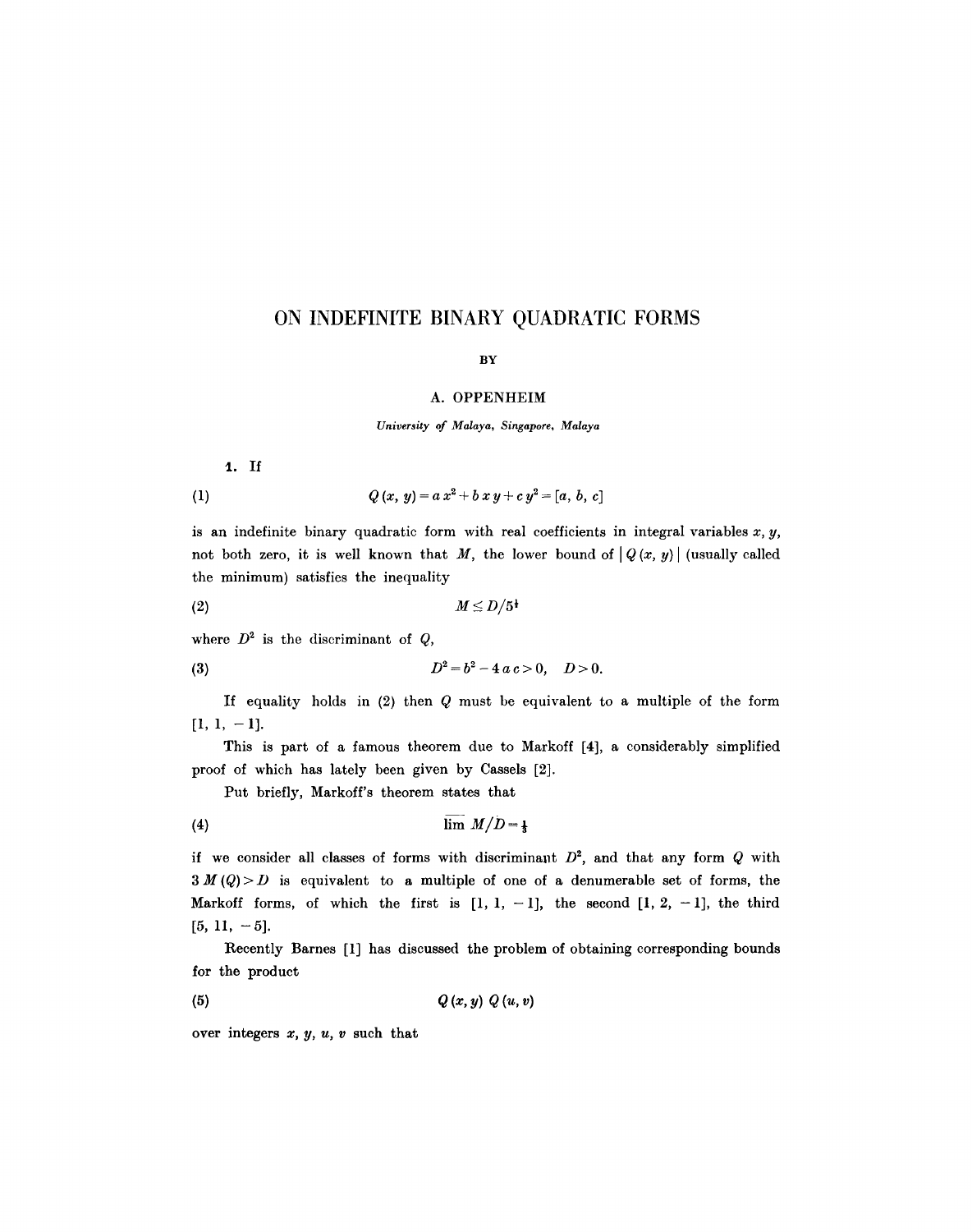44 A. OPPENHEIM

$$
(6) \hspace{3.1em} x \, v - y \, u = \pm \, 1
$$

and gave complete results, both for asymmetric and for one-sided inequalities, which are analogous to those of Markoff.

To illustrate I quote the following theorem on non-zero forms.

Theorem (Barnes). (i) *If Q is not equivalent to a multiple of any of the forms*  $h_1$  or  $f_n$  ( $n=1, 3, 5, \ldots$ ), then there exist integers x, y, u, v satisfying (6) for which

(7) 
$$
-\frac{D^2}{2\sqrt{5}+2} \le Q(x, y) Q(u, v) < 0.
$$

(iii) For any  $\varepsilon > 0$  there exists a set of forms Q, none of which is equivalent to a *multiple of any other, for which every negative value of the product*  $Q(x, y)Q(u, v)$ *satis/ies* 

(8) 
$$
Q(x, y) Q(u, v) < -D^2 \left( \frac{1}{2\sqrt{5} + 2} - \varepsilon \right),
$$

*and this set has the cardinal number o/ the continuum.* 

(I use  $D^2$  where Barnes uses D. I have omitted (ii).)

It is curious that in a paper  $[5]$  of which Barnes was unaware,  $(i)$ ,  $(ii)$  and part of (iii) (but not the other theorems obtained by Barnes) had been anticipated. In some respect even more was proved. Thus *if we exclude multiples of the forms*  $h_1$ ,  $f_n (n = 1, 3, 5, ...)$  my results implied that *integers x, y, u, v exist satisfying* (6) *and such that simultaneously we have both* (7) *and* 

(9) 
$$
D\left|\frac{1}{Q(x, y)} - \frac{1}{Q(u, v)}\right| > 3 + \sqrt{5}
$$

*and a third inequality,* which it is easier to express in terms of coutinued fractions or in terms of the coefficients of reduced forms.

The indefinite binary quadratic form

(10) 
$$
\boldsymbol{\Phi}(x, y) = \alpha x^2 + \beta x y + \gamma y^2
$$

is said to be reduced if

$$
\alpha \gamma < 0, \quad \beta > |\alpha + \gamma|.
$$

It is well known that Q is equivalent to any member of a chain of such reduced forms. Barnes's theorem amounts to this: *exclude multiples of the forms*  $h_1$ ,  $f_n$ , then *there is a reduced form*  $\Phi \sim Q$  *and such that*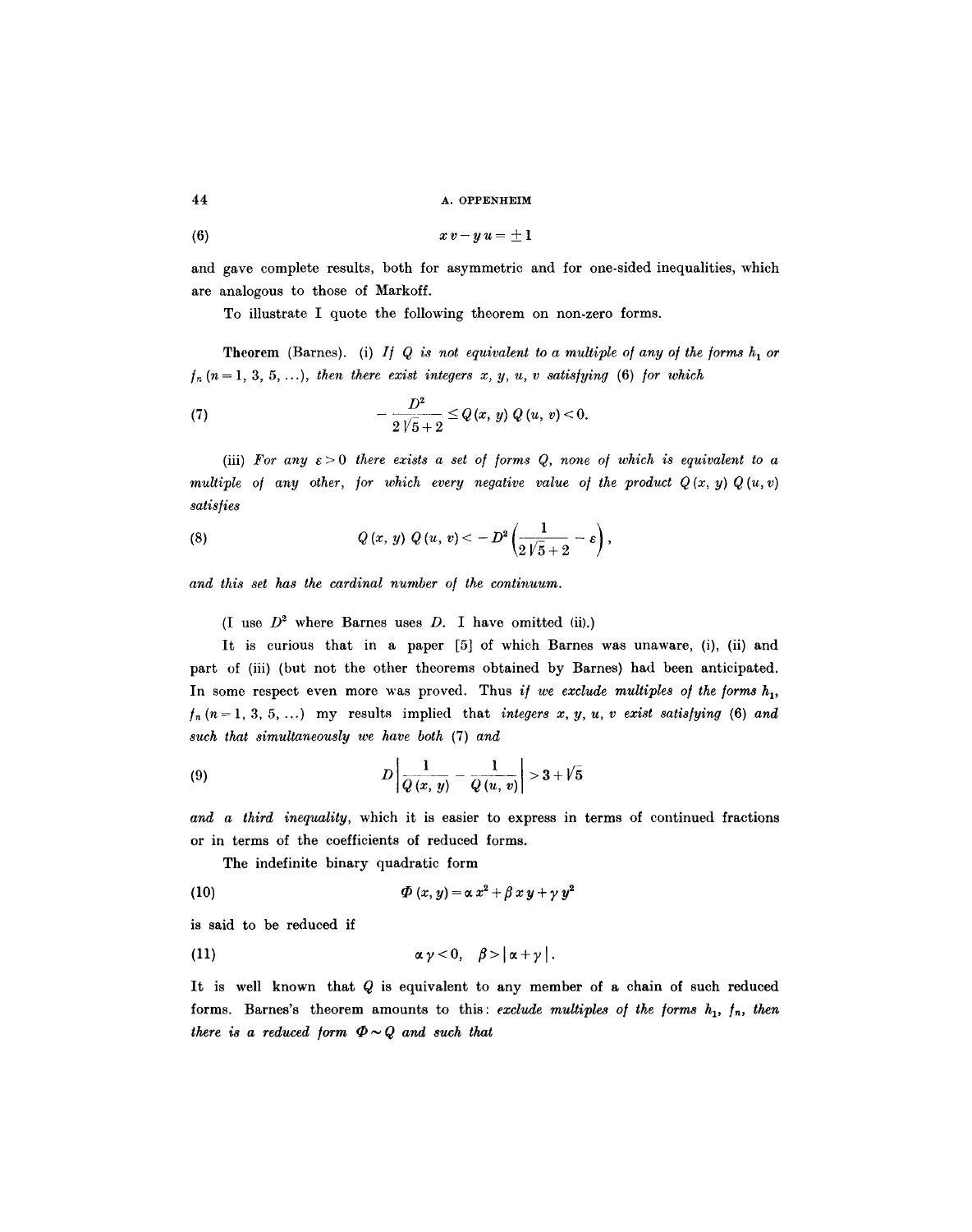(12) 
$$
0<|\alpha\,\gamma|<\frac{D^2}{2\sqrt{5}+2}
$$

My results showed that *the inequalities* 

(13) 
$$
\frac{1}{|\alpha|} + \frac{1}{|\gamma|} > \frac{3 + 1}{D}
$$

*and* 

$$
(14) \t\t\t D-\beta < (2\sqrt{5}-4)\left(|\alpha|+|\gamma|\right)
$$

*can also be satis/ied at the same time as* (12).

2. In this note I consider a problem of apparently the same order of difficulty. Let

(15) 
$$
L = \min \{ \max ( |Q(x, y)|, |Q(u, v)| ) \}
$$

for integers subject to (6), or, what is the same thing, let

$$
(16) \t L = \min \{ \max (|a|, |c|) \}
$$

for all forms  $[a, b, c]$  equivalent, properly or improperly, to  $Q$ . What are the results for L which correspond to those for  $\min |a|$  and for  $\min |a|$ ?

It is surprising to find that the results for  $L$  contrast sharply with those for M or for min $|ac|$  in that there is but one minimum and that not isolated. In addition the proof is very simple.

My results are contained in the theorems which follow.

Theorem 1. *If*  $Q(x, y)$  is a zero form then

$$
(17) \t\t\t L \leq \frac{1}{2} D
$$

*with equality i/ and only i/* 

(18) 
$$
Q \sim \frac{1}{2} D (2xy + y^2) \sim \frac{1}{2} D (x^2 - y^2).
$$

Theorem 2. (i) *I/ Q is not a zero /orm then necessarily* 

$$
(19) \t\t L < \tfrac{1}{2} D.
$$

(ii) For every  $\varepsilon > 0$  there exists a form which is a multiple of an integral form *such that* 

$$
\frac{1}{2} D - \varepsilon < L < \frac{1}{2} D.
$$

In place of Theorem 2 (ii) it can be shown that the set of non-equivalent forms *of discriminant*  $D^2$  *such that* (20) *holds has the cardinal number of the continuum.*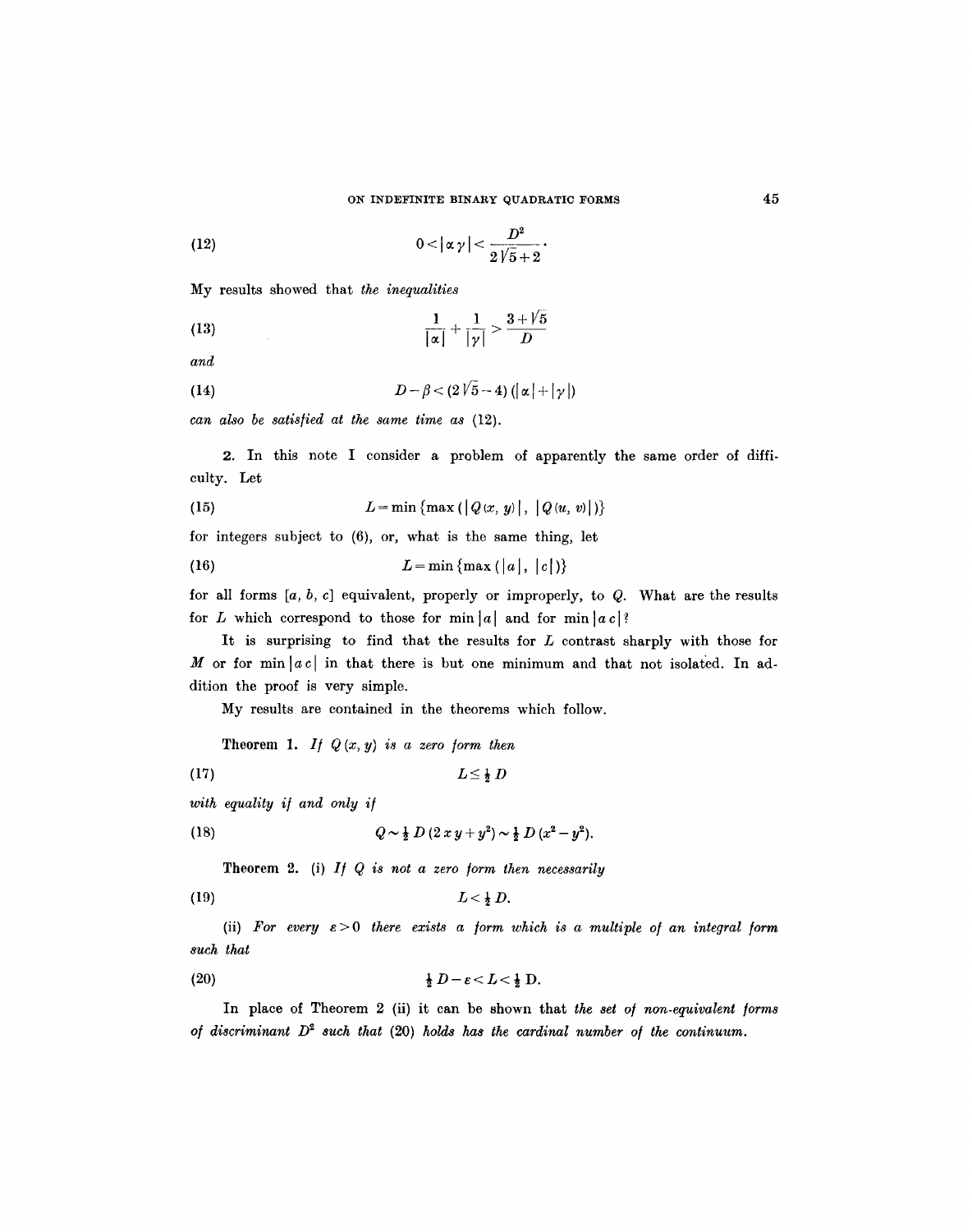3. Proof of Theorem 1. If  $Q(p, q) = 0$  for coprime integers p and q, the unimodular transformation

$$
x=p\ X+r\ Y,\quad y=q\ X+s\ Y
$$

where  $ps-qr=\pm 1$  carries Q into an equivalent form

$$
\beta X Y + \gamma Y^2 \sim D (x y + \theta y^2)
$$

where  $0 \leq |\theta| \leq \frac{1}{2}$ . For this form it is plain that

$$
L(Q) \leq |\theta| D \leq \frac{1}{2} D
$$

and that equality implies  $\theta = \pm \frac{1}{2}$ .

For the form  $2xy \pm y^2 \sim x^2 - y^2$  it is clear that

$$
L=1, D=2.
$$

Theorem 1 is proved.

*4. Proo/ o/ Theorem 2.* We use a simple Lemma on reduced forms which do not represent zero.

**Lemma** I. *Suppose that* 

 $\Phi=[\alpha, \beta, -\gamma], \quad \beta^2+4\alpha \gamma=D^2,$ 

*is reduced with* 

 $(21)$  $\alpha > 0, \quad \gamma > 0, \quad \beta > |\gamma - \alpha|.$ 

*Then* 

$$
(22) \quad \min\left(\gamma,\,\alpha+\beta-\gamma\right)<\tfrac{1}{2}\,D,
$$

(23) 
$$
\min(\alpha, \gamma + \beta - \alpha) < \frac{1}{2} D.
$$

Note that

If  
\n
$$
(\alpha - \gamma)^2 + 4 \alpha \gamma < \beta^2 + 4 \alpha \gamma = D^2, \quad \alpha + \gamma < D.
$$
\n
$$
\gamma \ge \frac{1}{2} D, \quad \alpha + \beta - \gamma \ge \frac{1}{2} D,
$$
\nthen  
\n
$$
\beta \ge \frac{1}{2} D + \gamma - \alpha \ge D - \alpha > 0,
$$
\n
$$
D^2 - 2 D \alpha \ge D^2 - 4 \alpha \gamma = \beta^2 \ge (D - \alpha)^2, \quad 0 \ge \alpha^2,
$$

a contradiction.

This proves (22), And (23) follows by applying (22) to the reduced form

[ $\gamma, \beta, -\alpha$ ] ~ -  $\Phi$ .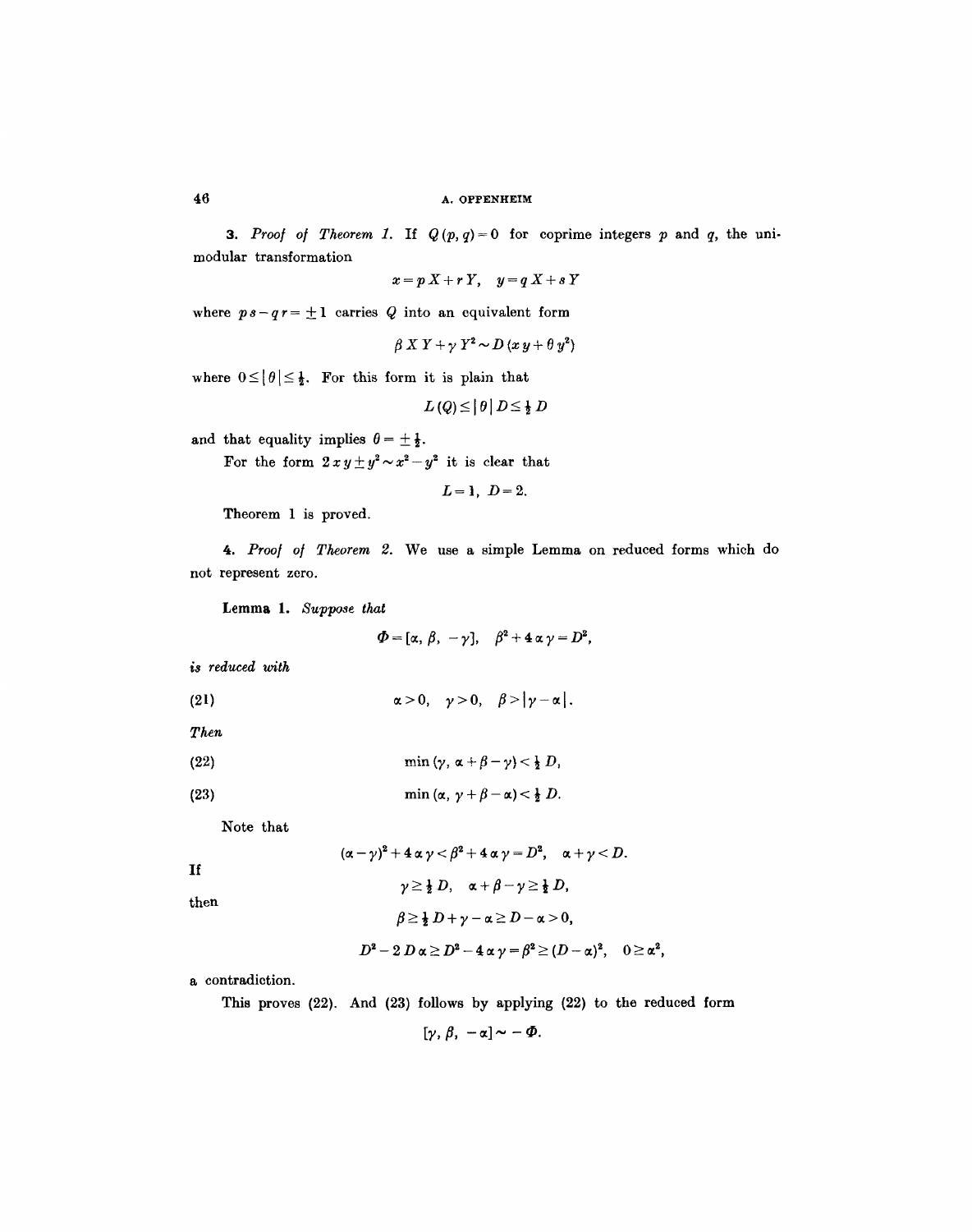Now by (21) we have

(24) 
$$
\min(\alpha, \gamma) < \frac{1}{2} D. \quad \beta \pm \gamma + \alpha > 0.
$$

It follows therefore that one at least of the three forms

(25)  
\n
$$
\Phi(x, y) = [\alpha, \beta, \gamma], \quad \Phi(x + y, y) = [\alpha, 2\alpha + \beta, \alpha + \beta - \gamma],
$$
\n
$$
\Phi(x, -x + y) = [\alpha - \beta - \gamma, \beta + 2\gamma, -\gamma]
$$

is such that each of its extreme coefficients is numerically less than  $\frac{1}{2}D$ . Hence for *infinitely many integers x, y, u, v* such that  $x v - y u = \pm 1$  we have

(26) 
$$
\max (|Q(x, y)|, |Q(u, v)|) < \frac{1}{2} D
$$

since Q is equivalent to infinitely many reduced forms.

It can also be shown that if  $[a, b, c]$  is such that  $|a| < \frac{1}{2} D$ ,  $|c| < \frac{1}{2} D$ , then  $[a, b, c]$  is either a reduced form or derivable from a reduced form in the manner indicated above.

5. Proof of Theorem 2 (ii). Let  $g \ge 1$  be any positive integer and consider the chain of reduced indefinite binary quadratic forms with period

$$
\Phi = \Phi_0 = [2, 2g, -g-1], \quad \Phi_1 = [-g-1, 2, g+1], \quad \Phi_2 = [g+1, 2g, -2],
$$
\n(27)

$$
\Phi_3 = [-2, 2g, g+1], \quad \Phi_4 = [g+1, 2, -g-1], \quad \Phi_5 = [-g-1, 2g, 2]
$$

and discriminant

(28) 
$$
D^2 = 4(h^2 + 1), \quad h = g + 1.
$$

Lemma 2. For this class of integral forms we have

 $L=q+1=h$ ,  $2L/D=h/(h^2+1)^{\frac{1}{2}}$ .

By a theorem of Lagrange (see Dickson [3]), any number a properly represented by  $\Phi$  and such that  $|a| \leq \frac{1}{2} D$  must be the leading coefficient of some form in the chain determined by  $\Phi$ .

Now  $\left[\frac{1}{2} D\right] = h$  and  $\Phi$  is an integral form. It follows by inspection of the period for  $\Phi$  that the only integers numerically less than or equal to  $h$  which are properly represented by  $\Phi$  must be 2 and h. It follows therefore that

$$
L=2 \quad \text{or} \quad L=h.
$$

If however  $L=2$  then necessarily

$$
\Phi \sim 2\,x^2 + 2\,b\,x\,y \pm 2\,y^2
$$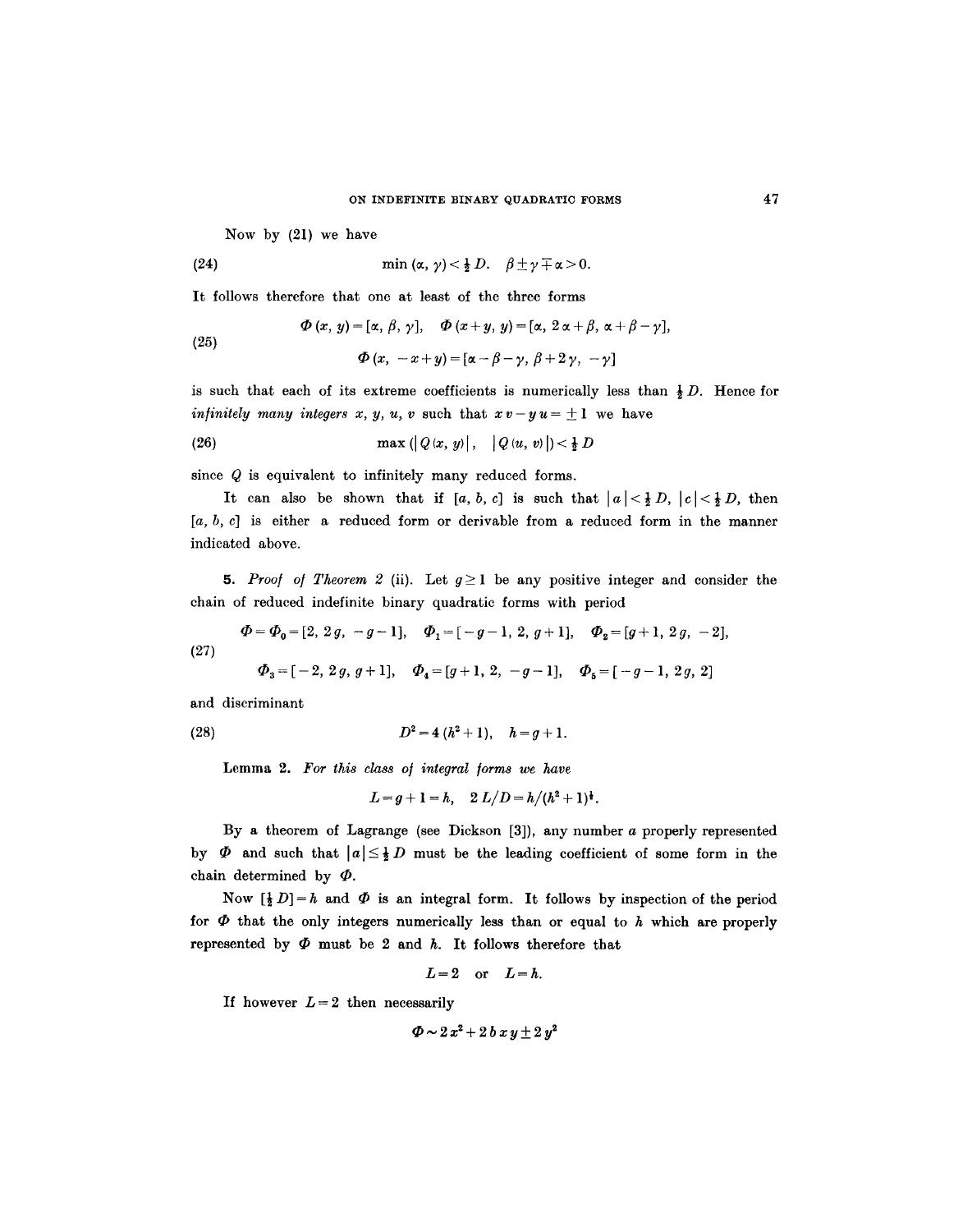48 A. OPPENHEIM

where the integer  $b$  is such that

$$
b^2 + 4 = h^2 + 1,
$$
  
\n
$$
b^2 - h^2 = 5, \quad b = \pm 3, \quad h = 2,
$$
  
\n
$$
h^2 - b^2 = 3, \quad b = \pm 1, \quad h = 2.
$$

In all cases therefore  $L=h\geq 2$ . The second part of Theorem 1 follows from Lemma 2.

6. The proof in the last section can be modified to show that the set of nonequivalent forms of discriminant  $D^2$  such that

$$
\frac{1}{2} D (1 - \varepsilon) < L < \frac{1}{2} D
$$

has the cardinal number of the continuum,  $\varepsilon$  being any assigned positive number. For this purpose I constructed a chain of equivalent reduced forms

(30) 
$$
\Phi_i = [(-1)^i \alpha_i, \beta_i, (-1)^{i+1} \alpha_{i+1}] \qquad (-\infty < i < \infty)
$$

such that each form fell into one of two categories.

Dr. Barnes however has pointed out to me that one of these categories can be avoided and I use therefore Dr. Barnes's simpler example.

Each form  $\Phi_i$  is assumed to have the property A:

$$
0<\min\left(\alpha_{i},\,\alpha_{i+1}\right)<\,\varepsilon\,D,
$$

A

$$
\frac{1}{2} D (1-\varepsilon) < \max (\alpha_i, \alpha_{i+1}) < \frac{1}{2} D (1+\varepsilon),
$$

and, in consequence,

$$
D(1-\varepsilon') < \beta_i < D.
$$

Herein  $\varepsilon$  is an assigned small enough positive number and  $\varepsilon'$  is a small positive number which depends on  $\varepsilon$ .

Lemma 3. A class of forms whose reduced forms satisfy A must be such that

$$
\frac{1}{2} D (1-\varepsilon) \leq L < \frac{1}{2} D.
$$

If this is not the case then there exists a form in the class

$$
(31) \tQ = [a, b, c]
$$

such that

$$
(32) \qquad \qquad |a|<\tfrac{1}{2}\,D\,(1-\varepsilon),\quad |c|<\tfrac{1}{2}\,D\,(1-\varepsilon).
$$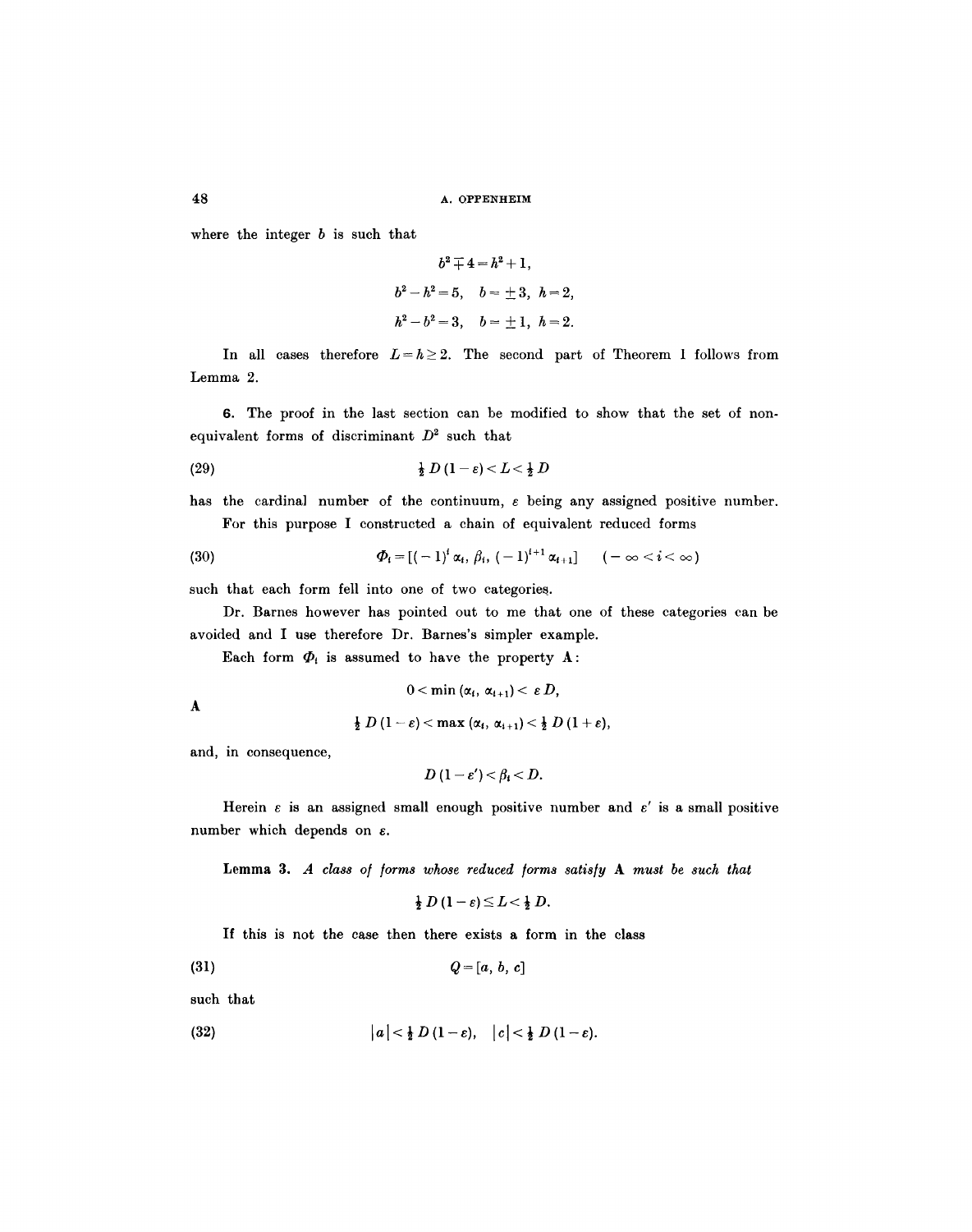Now by the theorem of Lagrange already quoted, if  $Q$  represents a number  $t$ such that  $|t| \leq \frac{1}{2} D$ , there must be a reduced form in the chain determined by Q which has  $t$  for its leading coefficient. Since the reduced forms all satisfy  $A$ , it follows that (32) can be replaced by the stronger inequality

$$
(33) \t\t |a| < \varepsilon D, \t |c| < \varepsilon D.
$$

Now we saw that one of the forms

$$
Q_1 = Q(x, y), Q_2 = Q(x \pm y, y), Q_3 = Q(x, \pm x + y)
$$

must be reduced since  $Q_1$  is such that  $|a| < \frac{1}{2} D$ ,  $|c| < \frac{1}{2} D$ . But  $Q_1$  plainly does not satisfy A:  $Q_2$  is such that the coefficient of  $y^2$  is numerically at least

$$
|b| - |a| - |c| > (D^2 - 4\epsilon^2 D^2)^{\frac{1}{2}} - 2\epsilon D > D\ (1 - 3\epsilon)
$$

if  $\varepsilon$  is small enough, so that  $Q_2$  does not satisfy A. So too for  $Q_3$ .

The contradiction proves Lemma 3.

7. It remains to construct a chain  $(\Phi_i)$  with the properties stated. Take a sequence of positive integers

$$
(34) \qquad \qquad (g_i) \qquad \qquad (-\infty < i < \infty)
$$

such that

$$
(35) \t\t\t g_i = 2 \t (i \t even), \t g_i \ge N \t (i \t odd)
$$

where  $N$  is an appropriately chosen large positive integer.

Let

(36) 
$$
F_i = [g_i, g_{i+1}, \ldots], \quad H_i = [g_{i-1}, g_{i-2}, \ldots].
$$

Then the forms  $\Phi_i$  defined by

(37) 
$$
\frac{\alpha_i}{F_i} = \frac{\beta_i}{F_i H_i - 1} = \frac{\alpha_{i+1}}{H_i} = \frac{D}{F_i H_i + 1}
$$

constitute a chain of reduced forms with discriminant  $D^2$ . Now, for  $i$  even,

(38) 
$$
2 < F_i < 2 + \frac{1}{N}, \quad H_i > N,
$$

so that

(39) 
$$
0 < \alpha_i < \frac{D}{N}, \quad \frac{1}{2} \left( 1 - \frac{1}{N} \right) D < \alpha_{i+1} < \frac{1}{2} D.
$$

4-533807. *Acta Mathematica.* 91. Imprim6 le 15 mai 1954.